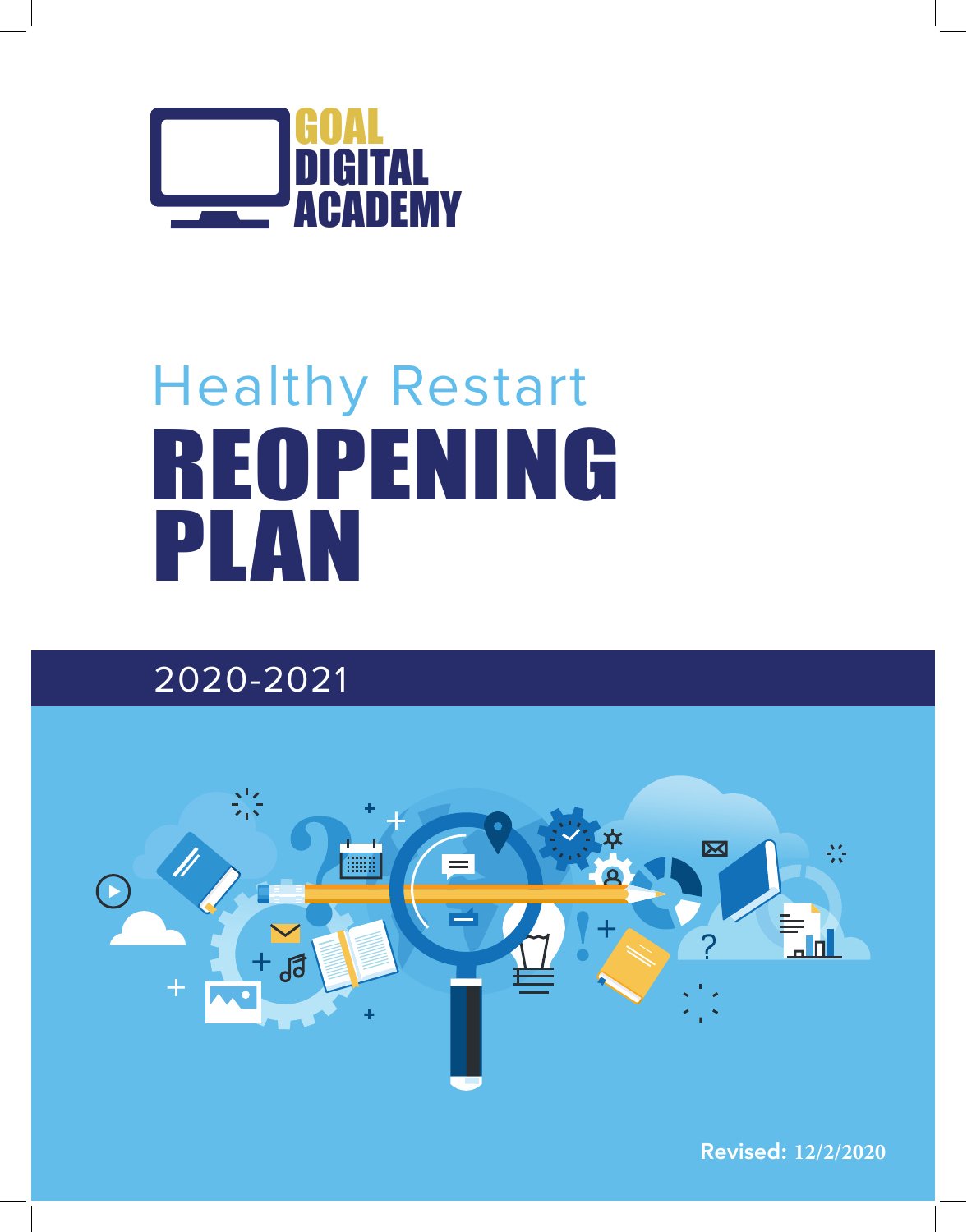**In consultation with the Governor's Office, The Ohio Department of Education, The Ohio Department of Health, the Richland Public Health, Mid-Ohio ESC participating Superintendents, and the GOAL Digital Academy Board of Education, this plan has been created to inform parents, students, staff, and community members of GOAL Digital Academy.**

GOAL Digital Academy would like to present the Restart Plan for the 2020-2021 School Year. While we realize there are no perfect options with regards to school reopening and Covid-19, we believe we have come up with several viable plans utilizing the OPHAS County Phase Levels that includes four color coded options:

**Yellow or Orange – Traditional Learning at the Labs - Option 1, Pages 2-6 Red – More stringent requirements for Lab use - Option 2, Pages 7-11 Purple – Online Learning Mode - Option 3, Pages 12-13 Frequently Asked Questions - Page 14-15**



These options and the corresponding guidelines will be detailed in the following pages. Please note, going into a lab i**s not required and is optional for students**. GOAL's expectation is to provide your student the best online experience if you choose to stay at home.

#### **Academic Flexibility:**

Working closely with State and Local Health officials we must be able to be flexible with the ability to move from Yellow/Orange to Red, or even Purple, when local conditions warrant. The guidance we have recently received is relative to the labs county remaining at a Level 1. If The lab county advisory levels should rise to levels 2-4 we may find it necessary to modify our current guidance.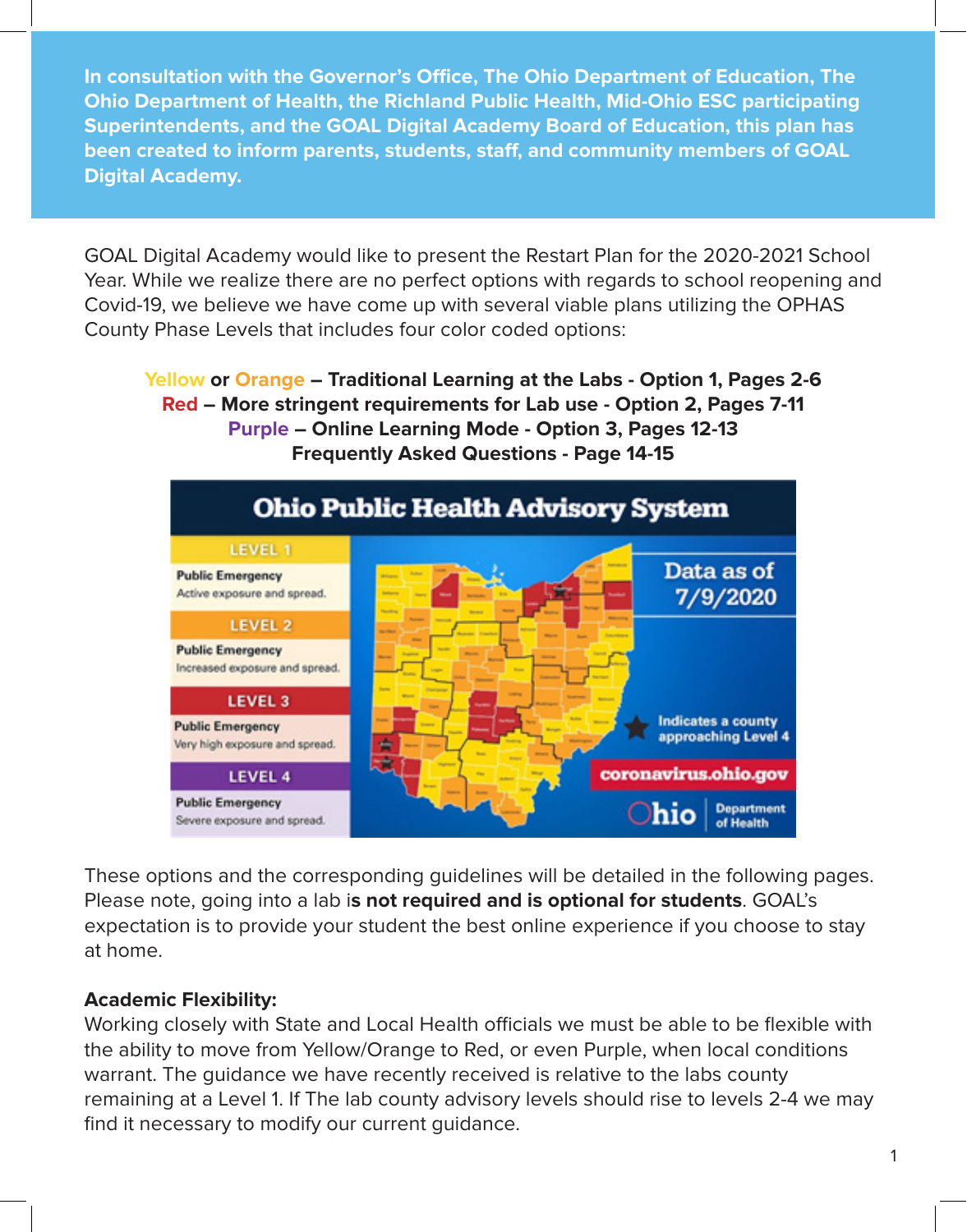## OPTION ONE

# LEVEL 1 & LEVEL 2

**Yellow or Orange**

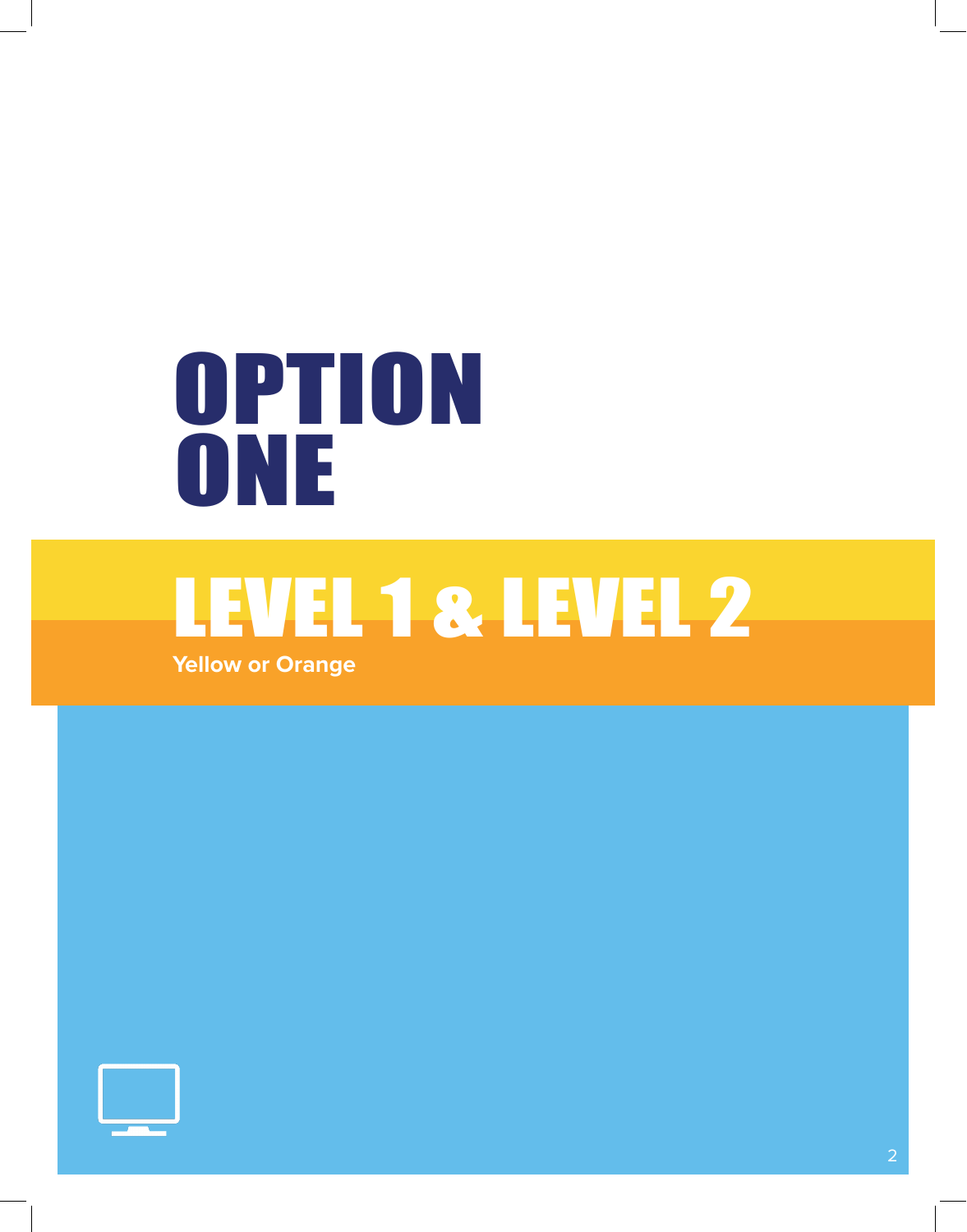**Yellow or Orange**

#### **STUDENTS IN-PERSON AND IN-LABS DAILY WITH SAFETY PROTOCOLS (INCLUDING ONLINE LEARNING IF THE DISTRICT IS REQUIRED TO CLOSE)**

### LAB EXPECTATIONS

| <b>Student and Parent/Caregiver</b>                                                                                                                                                                                                                                                                                                                                                                                                                                                                                    | <b>Staff</b>                                                                                                                                                                                                                                                                                                                                                                                                                                                    |
|------------------------------------------------------------------------------------------------------------------------------------------------------------------------------------------------------------------------------------------------------------------------------------------------------------------------------------------------------------------------------------------------------------------------------------------------------------------------------------------------------------------------|-----------------------------------------------------------------------------------------------------------------------------------------------------------------------------------------------------------------------------------------------------------------------------------------------------------------------------------------------------------------------------------------------------------------------------------------------------------------|
| <b>Parents/Caregivers</b><br>• Conduct a student wellness check including<br>temperature prior to sending a student to school.<br>Students with temperatures over 100°F should<br>stay home.<br>• Provide a mask or face shield for your student<br>to wear when needed during small group<br>instruction.                                                                                                                                                                                                             | <b>Teachers/Staff</b><br>• Face Shield or Mask are required at all times.<br>• Ensure lab setup of desks provides physical<br>distancing for students.<br>• Wear a mask or face shield when working one on<br>one with students or when circulating around the<br>room and proper physical distancing cannot be<br>maintained.<br>• Ensure students maintain physical distance                                                                                  |
| <b>Students</b><br>• Wearing a mask or face shield is required when<br>entering, exiting, or moving around the room.<br>• Wearing a mask or face shield is required when<br>working directly with staff (i.e.- one-on-one, small<br>group instruction, etc.) when distancing cannot<br>be maintained protocol.<br>• Wearing a mask or face shield is required when<br>working closely with other students in small<br>groups or lab settings.<br>• Maintain maximum physical distance from peers<br>whenever possible. | whenever possible.<br>· Provide reminders, issue warnings, contact<br>parents/caregivers, and report repeated<br>expectation violators to the building administrator.<br>• Eliminate shared lab materials.<br>• Keep the classroom door open to maximize<br>airflow and reduce the number of touches to door<br>handles.<br>• Use supplies provided to spray desks, chairs, and<br>any common materials needed before new<br>students' transition into the lab. |
| Lab differences as noted<br>· Students in grades 3-12 will clean desks and<br>seats at the conclusion of each lab visit.                                                                                                                                                                                                                                                                                                                                                                                               | <b>Lab Cleaning</b><br>• Make sure lab staff are provided with all<br>supplies needed daily including disinfectant and<br>paper towels.<br>• Disinfect lab mid-morning, after lunch, and after<br>school.                                                                                                                                                                                                                                                       |
|                                                                                                                                                                                                                                                                                                                                                                                                                                                                                                                        | <b>Administration</b><br>• Ensure labs are physically distanced.<br>• Ensure labs are disinfected during the day.<br>• Ensure supplies are readily available for<br>employees.                                                                                                                                                                                                                                                                                  |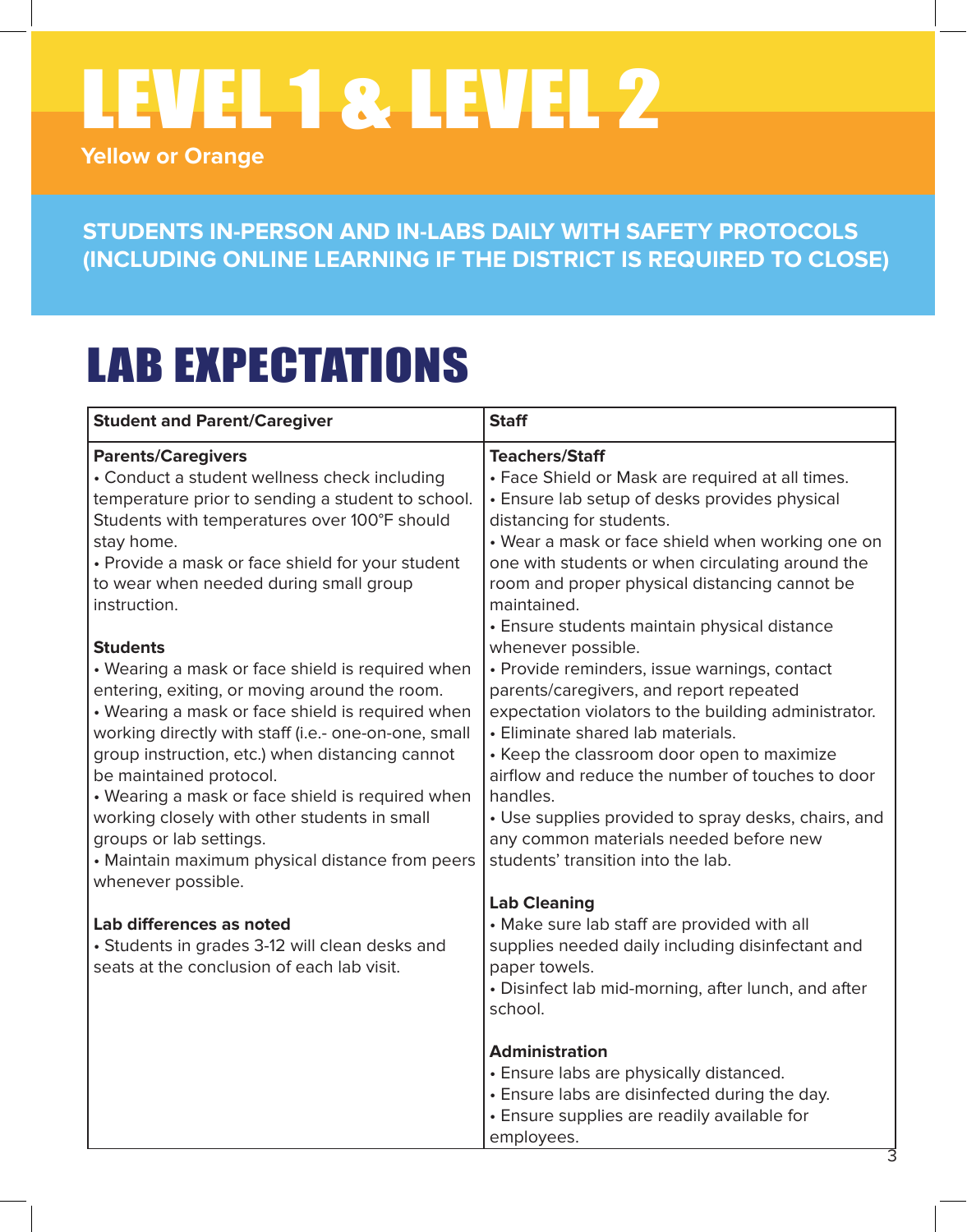**Yellow or Orange**

#### **STUDENTS IN-PERSON AND IN-LABS DAILY WITH SAFETY PROTOCOLS (INCLUDING ONLINE LEARNING IF THE DISTRICT IS REQUIRED TO CLOSE)**

### RESTROOMS

| <b>Student and Parent/Caregiver</b>                                           | <b>Staff</b>                                                             |
|-------------------------------------------------------------------------------|--------------------------------------------------------------------------|
| <b>Parents/Caregivers</b>                                                     | <b>Teachers/Staff</b>                                                    |
| • Provide a mask or face shield for your student                              | • Assist in supervision of restrooms, hallways, and                      |
| to wear when in hallways and in restrooms.                                    | common areas.                                                            |
|                                                                               | · Provide reminders, issue warnings, contact parents/                    |
| <b>Students</b>                                                               | caregivers, and report repeated expectation violators                    |
| • Wearing a mask or face shield is required when                              | to the building administrator.                                           |
| in hallways and in restrooms.<br>• Follow all signage in the hallways, common | <b>Lab Cleaning</b>                                                      |
| areas and restrooms.                                                          | • Disinfect restrooms based on schedule provided by                      |
| • When possible, stay to the right when traveling                             | school administration. This includes but is not limited                  |
| down hallways to get to restrooms.                                            | to door handles, toilets, stalls, and sinks.                             |
|                                                                               |                                                                          |
|                                                                               | <b>Administration</b>                                                    |
|                                                                               | • Ensure proper signage is installed in hallways,                        |
|                                                                               | common areas and restrooms.                                              |
|                                                                               | • Ensure supplies are readily available for                              |
|                                                                               | cleaning.                                                                |
|                                                                               | • Provide reminders, issue warnings, contact parents/                    |
|                                                                               | caregivers, and issue consequences to repeated<br>expectation violators. |
|                                                                               | • Provide supervision of restrooms to ensure                             |
|                                                                               | limited numbers of students are in restrooms at the                      |
|                                                                               | same time.                                                               |
|                                                                               | • Implement measures such as closing sinks or                            |
|                                                                               | urinals when necessary to allow for appropriate                          |
|                                                                               | physical distancing.                                                     |
|                                                                               |                                                                          |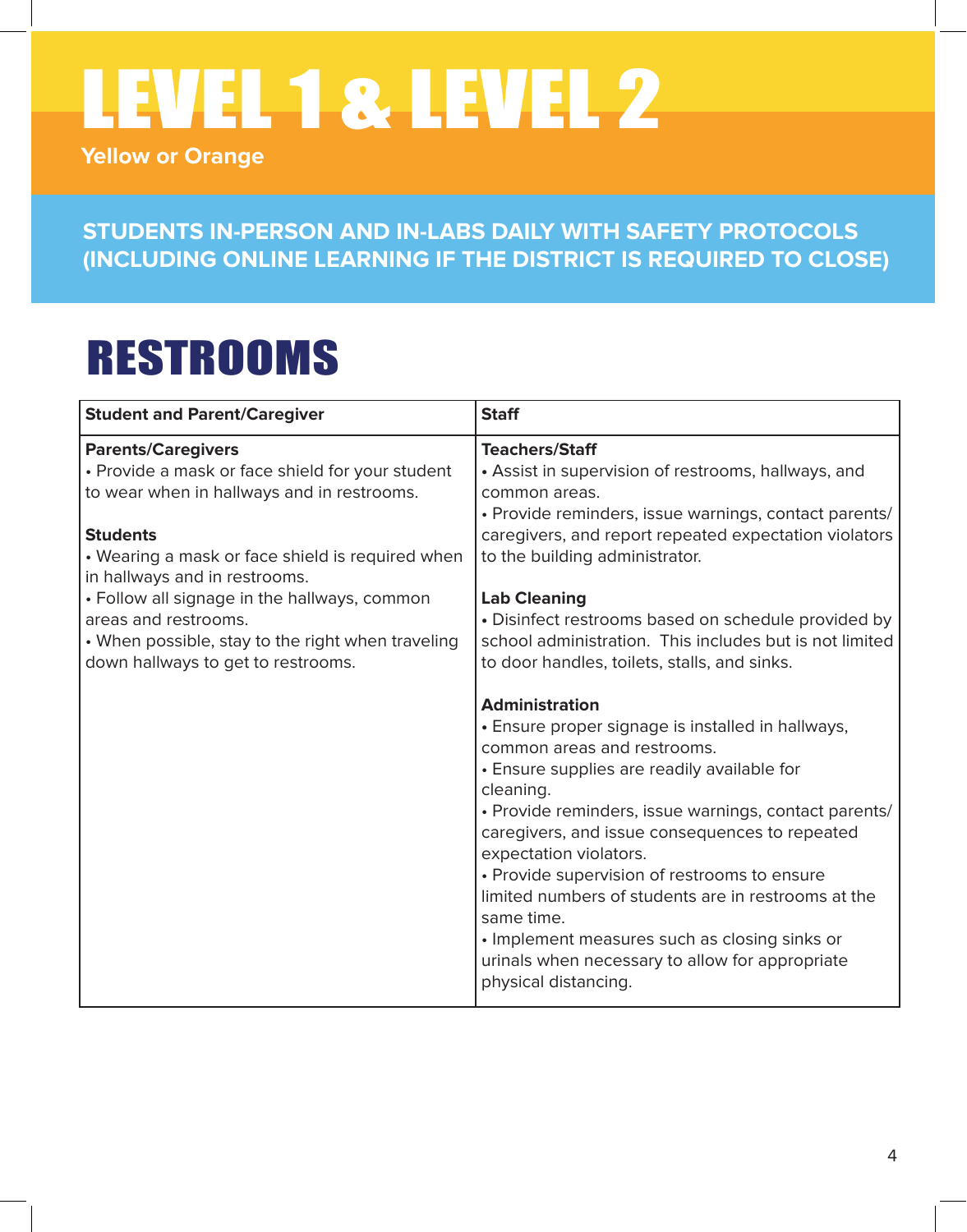**Yellow or Orange**

#### **STUDENTS IN-PERSON AND IN-LABS DAILY WITH SAFETY PROTOCOLS (INCLUDING ONLINE LEARNING IF THE DISTRICT IS REQUIRED TO CLOSE)**

### DROP OFF, PICK UP, AND VISITORS

| <b>Student and Parent/Caregiver</b>                                                                                                                                                                                                                                                                                       | <b>Staff</b>                                                                                                                                                                                                                                                                                                                                                                                                                                                                                                                                                                                                                          |
|---------------------------------------------------------------------------------------------------------------------------------------------------------------------------------------------------------------------------------------------------------------------------------------------------------------------------|---------------------------------------------------------------------------------------------------------------------------------------------------------------------------------------------------------------------------------------------------------------------------------------------------------------------------------------------------------------------------------------------------------------------------------------------------------------------------------------------------------------------------------------------------------------------------------------------------------------------------------------|
| <b>Parents/Caregivers</b>                                                                                                                                                                                                                                                                                                 | <b>Teachers/Staff</b>                                                                                                                                                                                                                                                                                                                                                                                                                                                                                                                                                                                                                 |
| • Conduct a student wellness check including                                                                                                                                                                                                                                                                              | • Supervise hallways and common areas to ensure                                                                                                                                                                                                                                                                                                                                                                                                                                                                                                                                                                                       |
| temperature prior to sending a student to school.                                                                                                                                                                                                                                                                         | students are reporting immediately to assigned                                                                                                                                                                                                                                                                                                                                                                                                                                                                                                                                                                                        |
| Students with temperatures over 100°F should                                                                                                                                                                                                                                                                              | lab and not congregating in hallways or common                                                                                                                                                                                                                                                                                                                                                                                                                                                                                                                                                                                        |
| stay home.                                                                                                                                                                                                                                                                                                                | areas.                                                                                                                                                                                                                                                                                                                                                                                                                                                                                                                                                                                                                                |
| • Provide a mask or face shield for your student                                                                                                                                                                                                                                                                          | • Provide reminders, issue warnings, contact                                                                                                                                                                                                                                                                                                                                                                                                                                                                                                                                                                                          |
| to wear on the bus and while at school when                                                                                                                                                                                                                                                                               | parents/caregivers, and report repeated                                                                                                                                                                                                                                                                                                                                                                                                                                                                                                                                                                                               |
| needed.                                                                                                                                                                                                                                                                                                                   | expectation violators to the building administrator.                                                                                                                                                                                                                                                                                                                                                                                                                                                                                                                                                                                  |
| • Limit visits to school as much as possible.                                                                                                                                                                                                                                                                             | <b>Lab Cleaning</b>                                                                                                                                                                                                                                                                                                                                                                                                                                                                                                                                                                                                                   |
| • Conduct a personal health screening prior to                                                                                                                                                                                                                                                                            | • Disinfect common areas based on a schedule                                                                                                                                                                                                                                                                                                                                                                                                                                                                                                                                                                                          |
| coming to a GOAL lab and do not come if you are                                                                                                                                                                                                                                                                           | provided by GOAL leadership. This includes but is                                                                                                                                                                                                                                                                                                                                                                                                                                                                                                                                                                                     |
| running a fever higher than 100°F or                                                                                                                                                                                                                                                                                      | not limited to door handles, handrails, toilets, stalls,                                                                                                                                                                                                                                                                                                                                                                                                                                                                                                                                                                              |
| showing other symptoms                                                                                                                                                                                                                                                                                                    | counters, and sinks.                                                                                                                                                                                                                                                                                                                                                                                                                                                                                                                                                                                                                  |
| • Follow posted guidelines and read all signage                                                                                                                                                                                                                                                                           | • Ensure designated doors are propped open at                                                                                                                                                                                                                                                                                                                                                                                                                                                                                                                                                                                         |
| whenever entering the building.                                                                                                                                                                                                                                                                                           | arrival and dismissal.                                                                                                                                                                                                                                                                                                                                                                                                                                                                                                                                                                                                                |
| • Wearing a mask or face shield is recommended                                                                                                                                                                                                                                                                            | • Ensure designated doors are closed after arrival                                                                                                                                                                                                                                                                                                                                                                                                                                                                                                                                                                                    |
| when entering the building.                                                                                                                                                                                                                                                                                               | and dismissal.                                                                                                                                                                                                                                                                                                                                                                                                                                                                                                                                                                                                                        |
| <b>Students</b><br>• Wearing a mask or face shield is required when<br>entering, exiting, or moving around the room.<br>• Report directly to your assigned classroom/area<br>upon arrival to the lab.<br>• Maintain maximum physical distance from peers<br>whenever possible in hallways, common areas,<br>offices, etc. | <b>Administration</b><br>• Ensure adequate supervision is available in the<br>parking lots, and in common areas of the lab.<br>• Ensure proper signage is installed in hallways and<br>common areas.<br>• Ensure supplies are readily available for<br>cleaning.<br>· Provide reminders, issue warnings, contact<br>parents/caregivers, and issue consequences to<br>repeated expectation violators.<br>• Ensure designated doors are propped open at<br>arrival and dismissal.<br>· Ensure designated doors are closed.<br>· Implement staggered dismissal times if necessary<br>to maximize physical distancing and student safety. |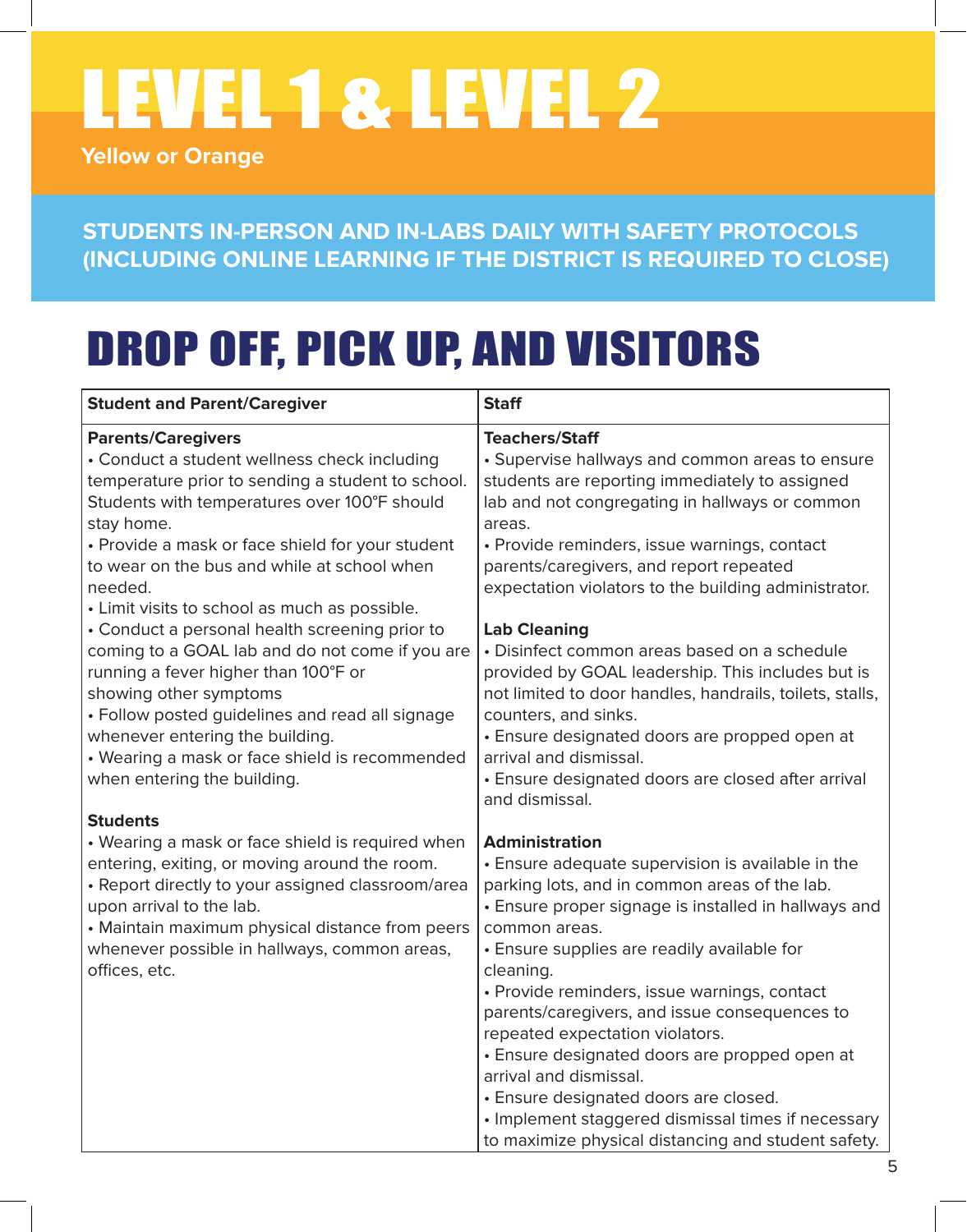**Yellow or Orange**

#### **STUDENTS IN-PERSON AND IN-LABS DAILY WITH SAFETY PROTOCOLS (INCLUDING ONLINE LEARNING IF THE DISTRICT IS REQUIRED TO CLOSE)**

#### MEETINGS & CONFERENCE

| <b>Student and Parent/Caregiver</b>                                                                                                                                                              | <b>Staff</b>                                                                                                                                                                            |
|--------------------------------------------------------------------------------------------------------------------------------------------------------------------------------------------------|-----------------------------------------------------------------------------------------------------------------------------------------------------------------------------------------|
| <b>Parents/Caregivers</b><br>• Notify the school of your preference to attend<br>meetings in person, via phone, or using a virtual                                                               | <b>Teachers/Staff</b><br>• When possible, attend meetings from the<br>classroom using video technology.                                                                                 |
| platform.<br>• In person meetings should follow appropriate<br>physical distancing protocols and it is<br>recommended masks or face shields be worn                                              | <b>Lab Cleaning</b><br>• Clean and disinfect conference rooms after<br>meetings or provide materials for cleaning and                                                                   |
| when entering, exiting, and moving around the<br>building.<br>• Conduct a personal health screening prior to                                                                                     | disinfecting to take place.<br><b>Administration</b>                                                                                                                                    |
| coming to a school building and do not come<br>if you are running a fever higher than 100°F or<br>showing other symptoms.                                                                        | • Provide parents/caregivers with options for<br>in-person, phone, or video conferencing.<br>• Ensure physical distancing guidelines are<br>followed as much as possible when in-person |
| <b>Students</b><br>• Participate in meetings as requested by<br>parents/caregivers or school staff.<br>• Follow physical distancing protocols.<br>• Wearing a mask or face shield is recommended | meetings are held.<br>• Ensure physical space used for meetings allows<br>for distancing guidelines                                                                                     |
| when entering the meeting, exiting the meeting,<br>or when moving around the building to attend the<br>meeting.                                                                                  |                                                                                                                                                                                         |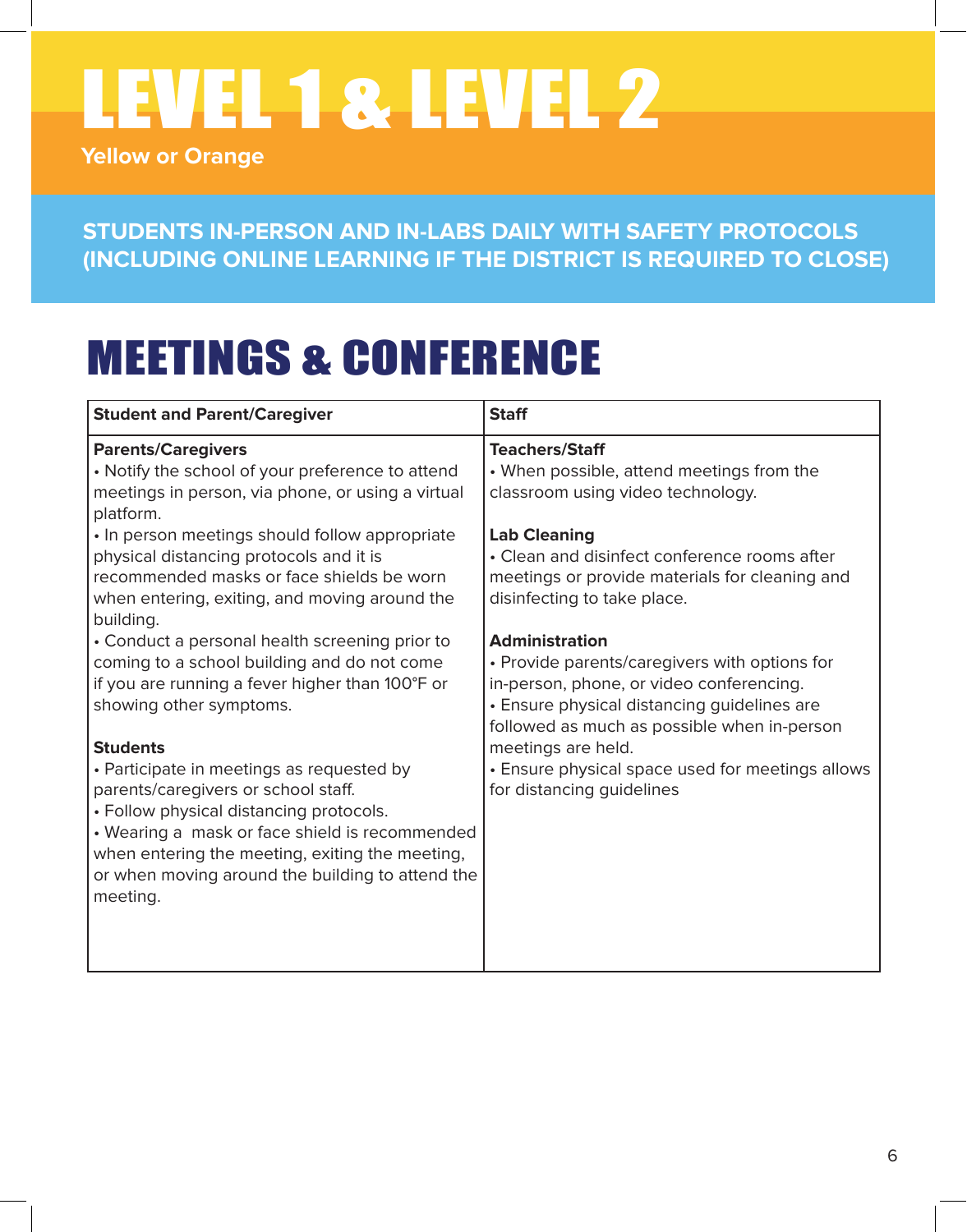# OPTION TWO



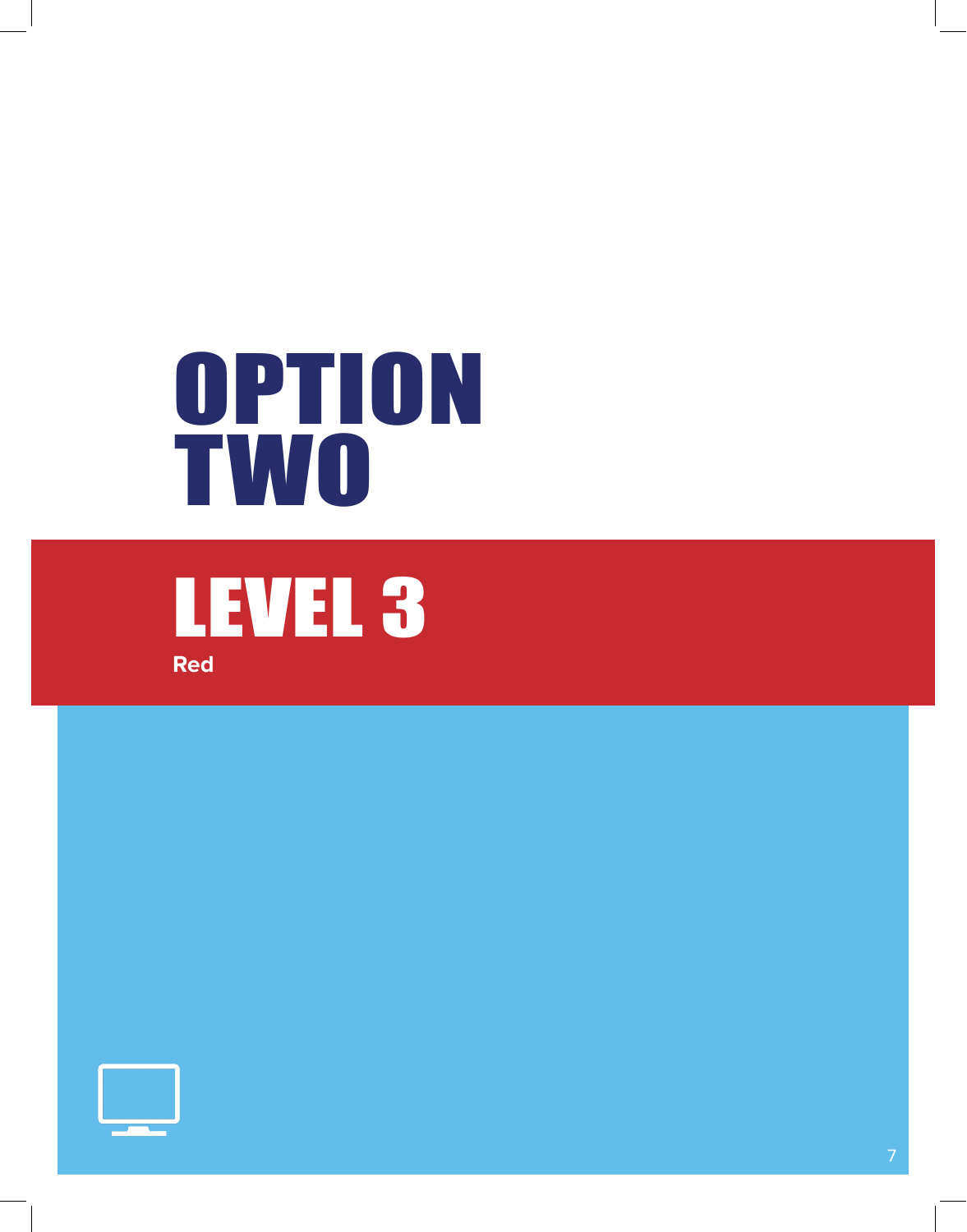**Red**

**STUDENTS IN-PERSON AND IN-LABS DAILY WITH SAFETY PROTOCOLS (INCLUDING ONLINE LEARNING IF THE DISTRICT IS REQUIRED TO CLOSE)**

### LAB EXPECTATIONS

| <b>Student and Parent/Caregiver</b>                                                                                                                                                                                                                                                                                                                                                                                                                                                                 | <b>Staff</b>                                                                                                                                                                                                                                                                                                                                                                                                                                 |
|-----------------------------------------------------------------------------------------------------------------------------------------------------------------------------------------------------------------------------------------------------------------------------------------------------------------------------------------------------------------------------------------------------------------------------------------------------------------------------------------------------|----------------------------------------------------------------------------------------------------------------------------------------------------------------------------------------------------------------------------------------------------------------------------------------------------------------------------------------------------------------------------------------------------------------------------------------------|
| <b>Parents/Caregivers</b><br>• Conduct a student wellness check including<br>temperature prior to sending a student to school.<br>Students with temperatures over 100°F should<br>stay home.<br>• Provide a mask or face shield for your student                                                                                                                                                                                                                                                    | <b>Teachers/Staff</b><br>• Face Shield or Mask are required at all times.<br>• Ensure lab setup of desks provides physical<br>distancing for students.<br>• Wear a mask or face shield when working one<br>on one with students or when circulating around                                                                                                                                                                                   |
| to wear when needed during small group<br>instruction.<br><b>Students</b>                                                                                                                                                                                                                                                                                                                                                                                                                           | the room and proper physical distancing cannot<br>be maintained.<br>• Ensure students maintain physical distance<br>whenever possible.                                                                                                                                                                                                                                                                                                       |
| • Wearing a mask or face shield is required when<br>entering, exiting, or moving around the room.<br>• Wearing a mask or face shield is required when<br>working directly with staff (i.e.- one-on-one, small<br>group instruction, etc.) when distancing cannot<br>be maintained protocol.<br>• Wearing a mask or face shield is required when<br>working closely with other students in small<br>groups or lab settings.<br>• Maintain maximum physical distance from peers<br>whenever possible. | · Provide reminders, issue warnings, contact<br>parents/caregivers, and report repeated<br>expectation violators to the building<br>administrator.<br>• Eliminate shared lab materials.<br>• Keep the classroom door open to maximize<br>airflow and reduce the number of touches to<br>door handles.<br>• Use supplies provided to spray desks, chairs,<br>and any common materials needed before new<br>students' transition into the lab. |
| Lab differences as noted<br>• Students in grades 3-12 will clean desks and<br>seats at the conclusion of each lab visit.                                                                                                                                                                                                                                                                                                                                                                            | <b>Lab Cleaning</b><br>• Make sure lab staff are provided with all<br>supplies needed daily including disinfectant and<br>paper towels.<br>• Disinfect lab mid-morning, after lunch, and after<br>school.<br><b>Administration</b><br>• Ensure labs are physically distanced.<br>• Ensure labs are disinfected during the day.<br>• Ensure supplies are readily available for<br>employees.                                                  |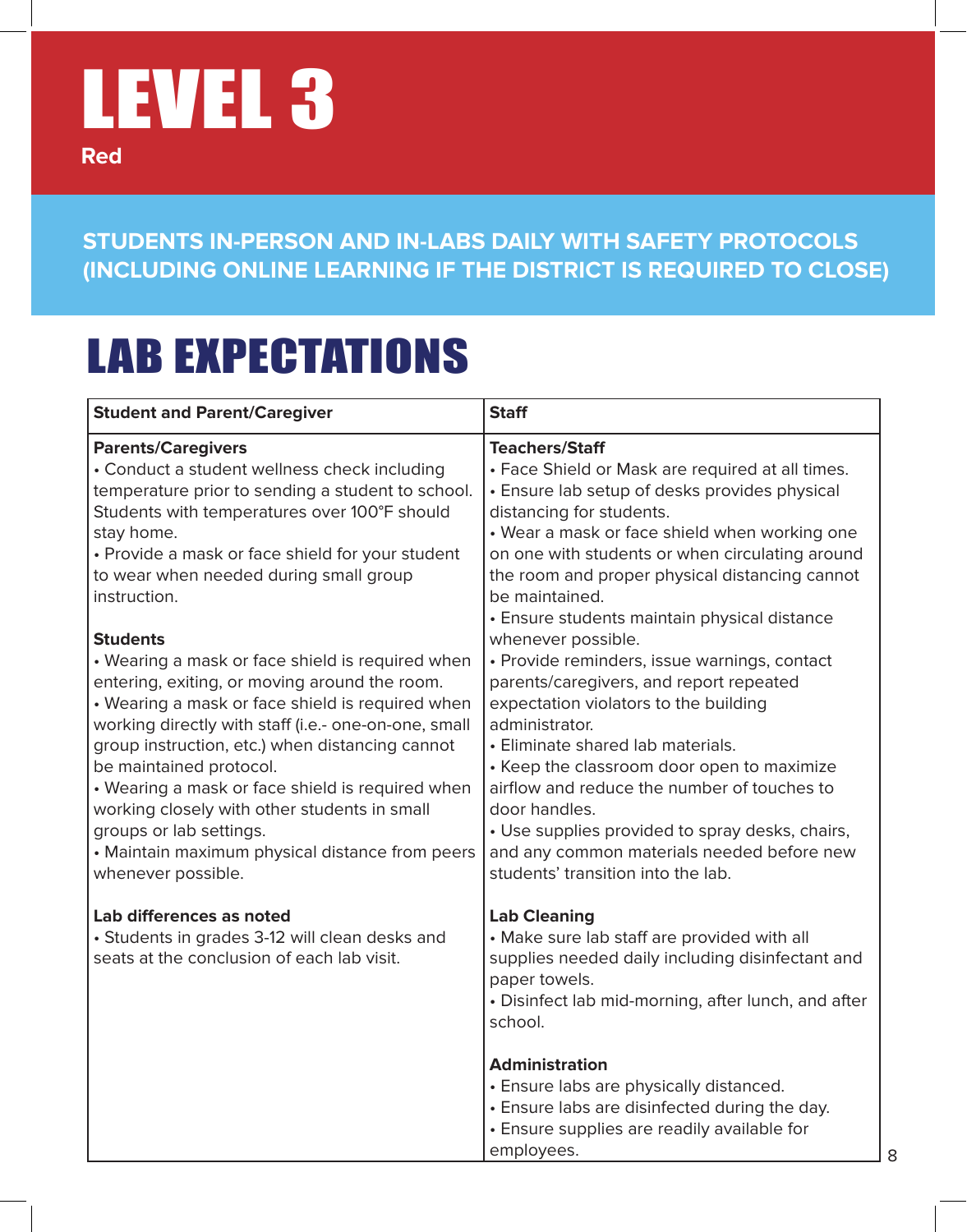**Red**

#### **STUDENTS IN-PERSON AND IN-LABS DAILY WITH SAFETY PROTOCOLS (INCLUDING ONLINE LEARNING IF THE DISTRICT IS REQUIRED TO CLOSE)**

### RESTROOMS

| <b>Student and Parent/Caregiver</b>                                                                                                                                                                                                                                                                                                                                                                    | <b>Staff</b>                                                                                                                                                                                                                                                                                                                                                                                                                                                                                                                                                                                                                                                                                                                                                                                                                                                                                                                                                                          |
|--------------------------------------------------------------------------------------------------------------------------------------------------------------------------------------------------------------------------------------------------------------------------------------------------------------------------------------------------------------------------------------------------------|---------------------------------------------------------------------------------------------------------------------------------------------------------------------------------------------------------------------------------------------------------------------------------------------------------------------------------------------------------------------------------------------------------------------------------------------------------------------------------------------------------------------------------------------------------------------------------------------------------------------------------------------------------------------------------------------------------------------------------------------------------------------------------------------------------------------------------------------------------------------------------------------------------------------------------------------------------------------------------------|
| <b>Parents/Caregivers</b><br>• Provide a mask or face shield for your student<br>to wear when in hallways and in restrooms.<br><b>Students</b><br>• Wearing a mask or face shield is required when<br>in hallways and in restrooms.<br>• Follow all signage in the hallways, common<br>areas and restrooms.<br>• When possible, stay to the right when traveling<br>down hallways to get to restrooms. | <b>Teachers/Staff</b><br>• Assist in supervision of restrooms, hallways, and<br>common areas.<br>• Provide reminders, issue warnings, contact<br>parents/caregivers, and report repeated<br>expectation violators to the building<br>administrator.<br><b>Lab Cleaning</b><br>• Disinfect restrooms based on schedule<br>provided by school administration. This includes<br>but is not limited to door handles, toilets, stalls,<br>and sinks.<br><b>Administration</b><br>• Ensure proper signage is installed in hallways,<br>common areas and restrooms.<br>• Ensure supplies are readily available for<br>cleaning.<br>• Provide reminders, issue warnings, contact<br>parents/caregivers, and issue consequences to<br>repeated expectation violators.<br>• Provide supervision of restrooms to ensure<br>limited numbers of students are in restrooms at<br>the same time.<br>• Implement measures such as closing sinks or<br>urinals when necessary to allow for appropriate |
|                                                                                                                                                                                                                                                                                                                                                                                                        | physical distancing.                                                                                                                                                                                                                                                                                                                                                                                                                                                                                                                                                                                                                                                                                                                                                                                                                                                                                                                                                                  |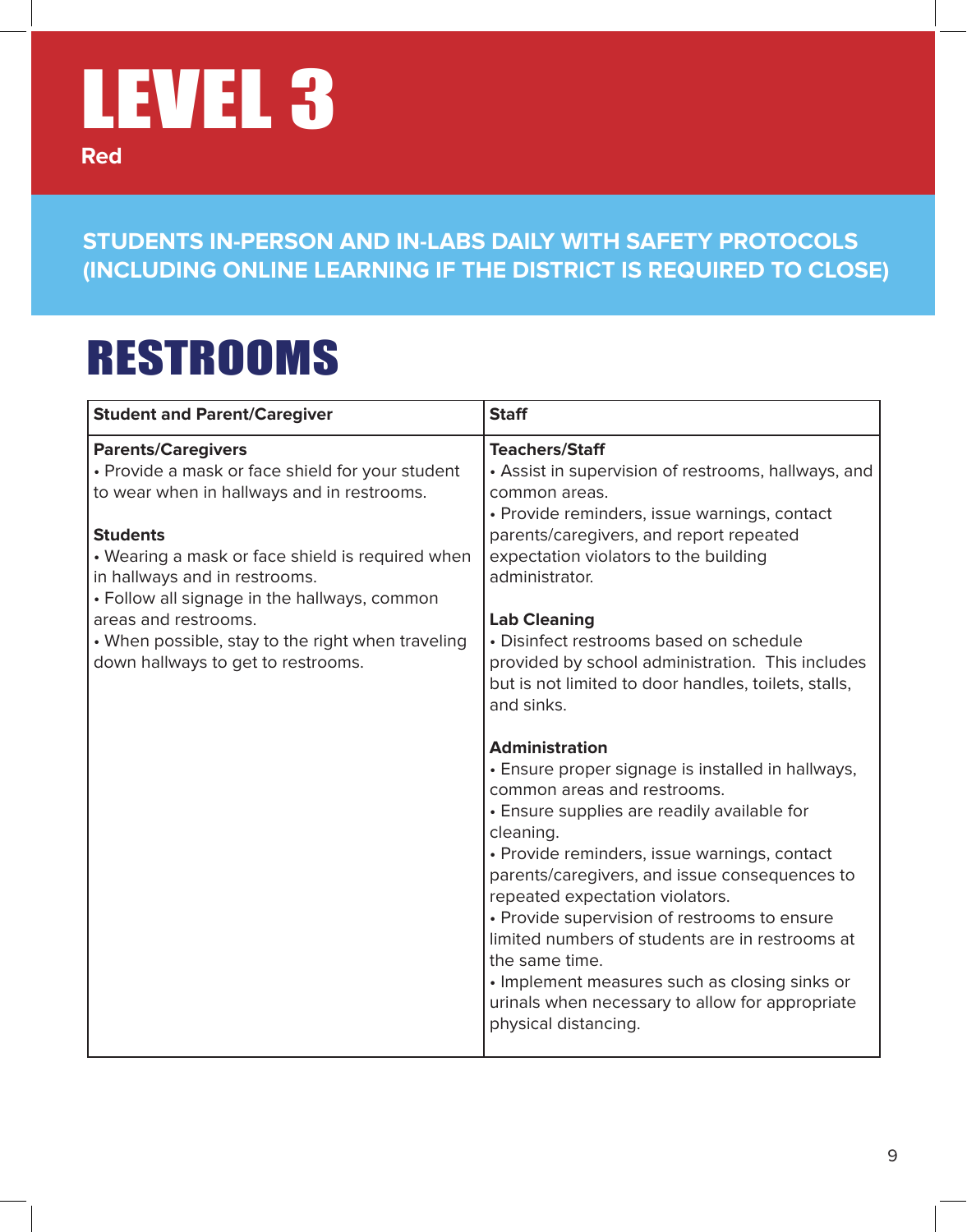**Red**

**STUDENTS IN-PERSON AND IN-LABS DAILY WITH SAFETY PROTOCOLS (INCLUDING ONLINE LEARNING IF THE DISTRICT IS REQUIRED TO CLOSE)**

### DROP OFF, PICK UP, AND VISITORS

| <b>Student and Parent/Caregiver</b>               | <b>Staff</b>                                        |    |
|---------------------------------------------------|-----------------------------------------------------|----|
| <b>Parents/Caregivers</b>                         | <b>Teachers/Staff</b>                               |    |
| • Conduct a student wellness check including      | • Supervise hallways and common areas to            |    |
| temperature prior to sending a student to school. | ensure students are reporting immediately to        |    |
| Students with temperatures over 100°F should      | assigned lab and not congregating in hallways or    |    |
| stay home.                                        | common areas.                                       |    |
| • Provide a required mask or face shield for your | • Provide reminders, issue warnings, contact        |    |
| student to wear at school when needed.            | parents/caregivers, and report repeated             |    |
| • Limit visits to school as much as possible.     | expectation violators to the building               |    |
| • Conduct a personal health screening prior to    | administrator.                                      |    |
| coming to a GOAL lab and do not come if you       |                                                     |    |
| are running a fever higher than 100°F or showing  | <b>Lab Cleaning</b>                                 |    |
| other symptoms                                    | • Disinfect common areas based on a schedule        |    |
| • Follow posted guidelines and read all signage   | provided by GOAL leadership. This includes but      |    |
| whenever entering the building.                   | is not limited to door handles, handrails, toilets, |    |
| • Wearing a mask or face shield is recommended    | stalls, counters, and sinks.                        |    |
| when entering the building.                       | • Ensure designated doors are propped open at       |    |
|                                                   | arrival and dismissal.                              |    |
| <b>Students</b>                                   | • Ensure designated doors are closed after arrival  |    |
| • Wearing a mask or face shield is required when  | and dismissal.                                      |    |
| entering, exiting, or moving around the building. |                                                     |    |
| • Report directly to your assigned classroom/area | <b>Administration</b>                               |    |
| upon arrival to the lab.                          | • Ensure adequate supervision is available in the   |    |
| • Maintain maximum physical distance from peers   | parking lots, and in common areas of the lab.       |    |
| whenever possible in hallways, common areas,      | • Ensure proper signage is installed in hallways    |    |
| offices, etc.                                     | and common areas.                                   |    |
|                                                   | • Ensure supplies are readily available for         |    |
|                                                   | cleaning.                                           |    |
|                                                   | • Provide reminders, issue warnings, contact        |    |
|                                                   | parents/caregivers, and issue consequences to       |    |
|                                                   | repeated expectation violators.                     |    |
|                                                   | • Ensure designated doors are propped open at       |    |
|                                                   | arrival and dismissal.                              |    |
|                                                   | • Ensure designated doors are closed.               |    |
|                                                   | • Implement staggered dismissal times if            |    |
|                                                   | necessary to maximize physical distancing and       |    |
|                                                   | student safety.                                     | 10 |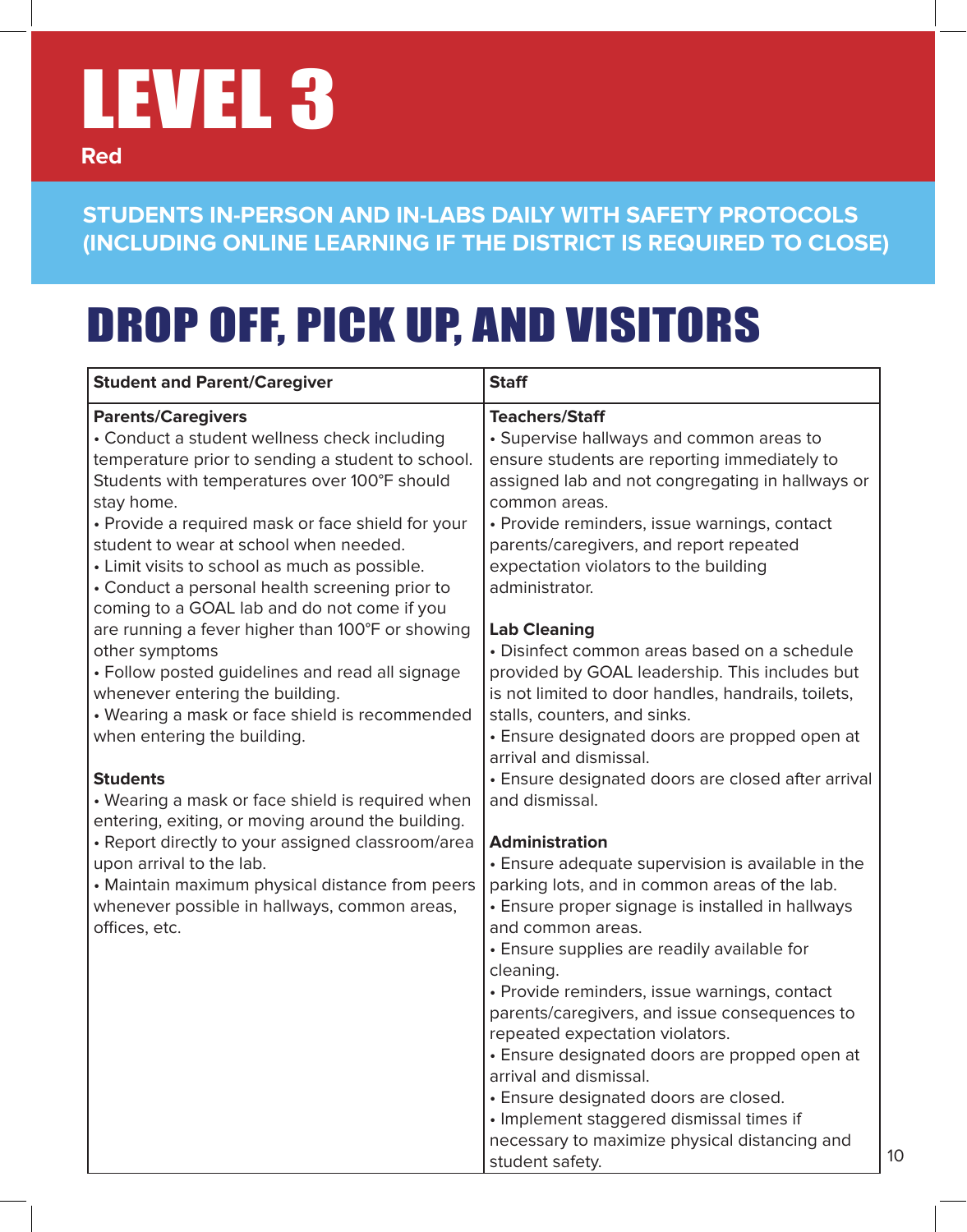**Red**

**STUDENTS IN-PERSON AND IN-LABS DAILY WITH SAFETY PROTOCOLS (INCLUDING ONLINE LEARNING IF THE DISTRICT IS REQUIRED TO CLOSE)**

### MEETINGS & CONFERENCE

| <b>Student and Parent/Caregiver</b>                                                                                                                                                                                                                                                                                                                                                                                                                                                                | <b>Staff</b>                                                                                                                                                                                                                                                                                                            |
|----------------------------------------------------------------------------------------------------------------------------------------------------------------------------------------------------------------------------------------------------------------------------------------------------------------------------------------------------------------------------------------------------------------------------------------------------------------------------------------------------|-------------------------------------------------------------------------------------------------------------------------------------------------------------------------------------------------------------------------------------------------------------------------------------------------------------------------|
| <b>Parents/Caregivers</b><br>• Notify the school of your preference to attend<br>meetings in person, via phone, or using a virtual<br>platform.                                                                                                                                                                                                                                                                                                                                                    | <b>Teachers/Staff</b><br>• When possible, attend meetings from the<br>classroom using video technology.                                                                                                                                                                                                                 |
| • In person meetings should follow appropriate<br>physical distancing protocols and it is<br>recommended masks or face shields be worn<br>when entering, exiting, and moving around the<br>building.                                                                                                                                                                                                                                                                                               | <b>Lab Cleaning</b><br>• Clean and disinfect conference rooms after<br>meetings or provide materials for cleaning and<br>disinfecting to take place.                                                                                                                                                                    |
| • Conduct a personal health screening prior to<br>coming to a school building and do not come<br>if you are running a fever higher than 100°F or<br>showing other symptoms.<br><b>Students</b><br>• Participate in meetings as requested by<br>parents/caregivers or school staff.<br>• Follow physical distancing protocols.<br>• Wearing a mask or face shield is recommended<br>when entering the meeting, exiting the meeting,<br>or when moving around the building to attend the<br>meeting. | <b>Administration</b><br>• Provide parents/caregivers with options for<br>in-person, phone, or video conferencing.<br>• Ensure physical distancing guidelines are<br>followed as much as possible when in-person<br>meetings are held.<br>• Ensure physical space used for meetings allows<br>for distancing guidelines |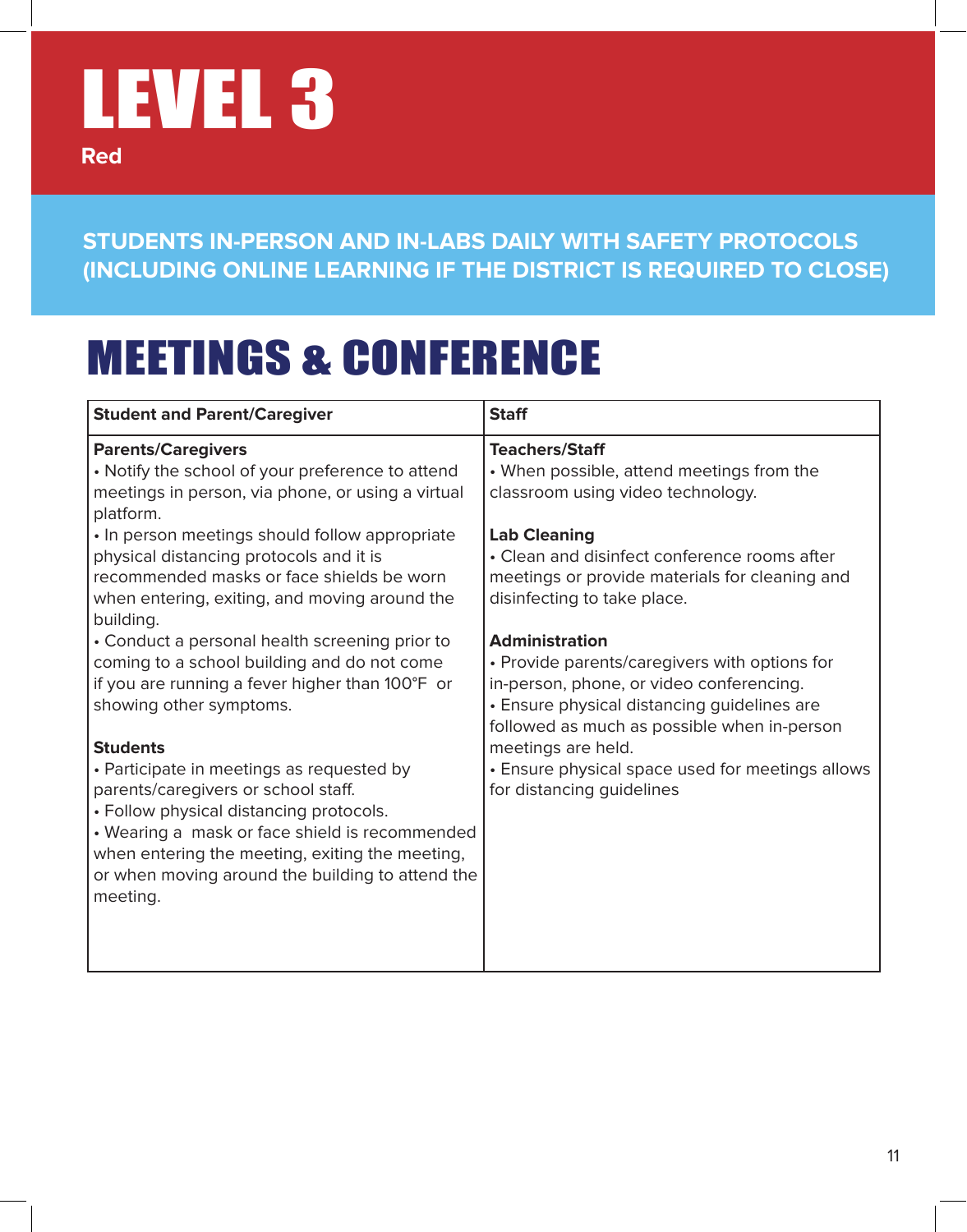# OPTION THREE





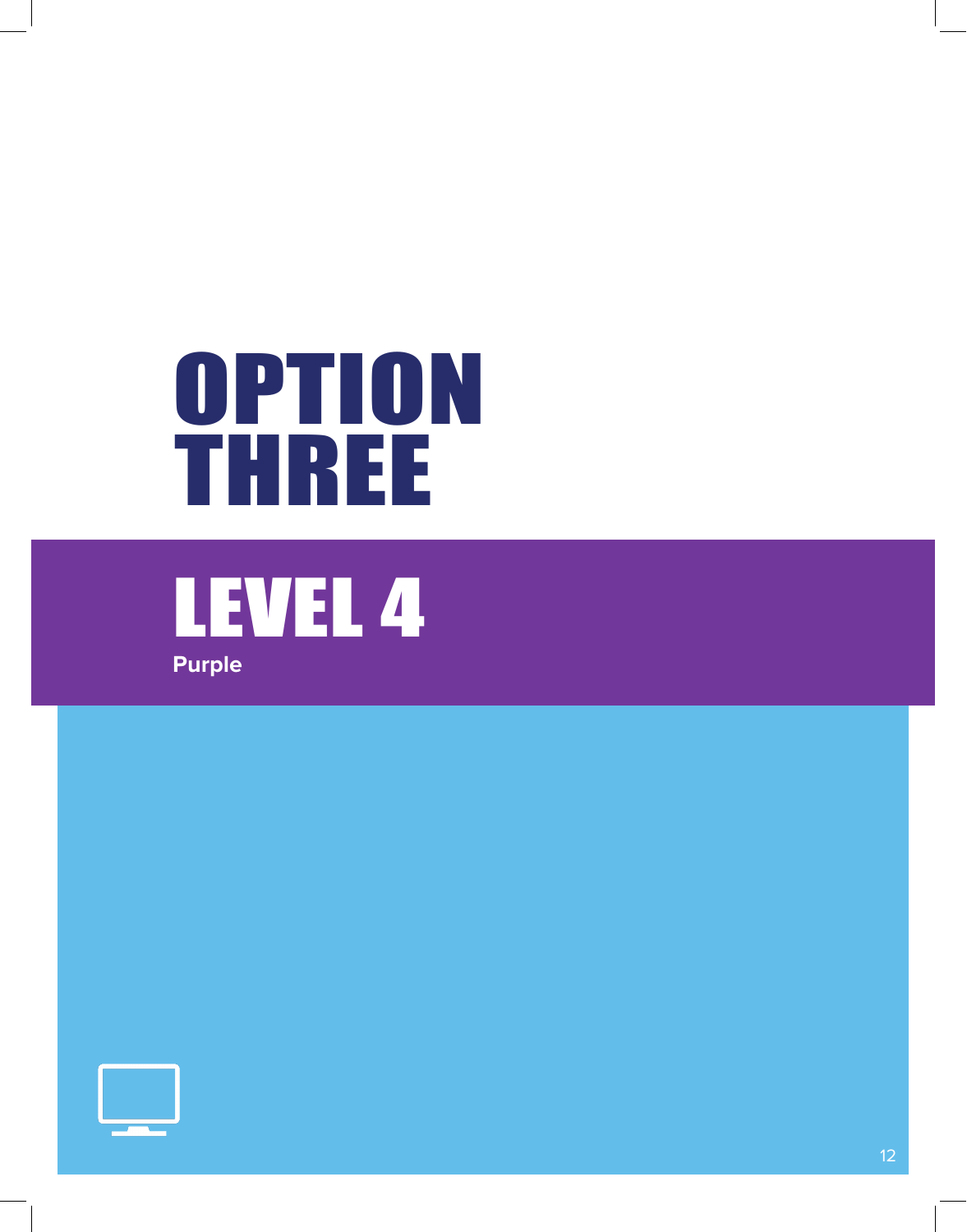#### **Purple**

**STUDENTS AT HOME DAILY INDIVIDUAL ONLINE LEARNING EXCEPT DURING STATE MANDATED TESTING** 

### EXPECTATIONS

| <b>Student and Parent/Caregiver</b>                                                                                                                                                                                                                                                                                                                                                                                                                                                                                                                                                                                                                                                                                                                                           | <b>Staff</b>                                                                                                                                                                                                                                                                                                                                                                                                                                                                                                                                                                                                                                                                                                                      |
|-------------------------------------------------------------------------------------------------------------------------------------------------------------------------------------------------------------------------------------------------------------------------------------------------------------------------------------------------------------------------------------------------------------------------------------------------------------------------------------------------------------------------------------------------------------------------------------------------------------------------------------------------------------------------------------------------------------------------------------------------------------------------------|-----------------------------------------------------------------------------------------------------------------------------------------------------------------------------------------------------------------------------------------------------------------------------------------------------------------------------------------------------------------------------------------------------------------------------------------------------------------------------------------------------------------------------------------------------------------------------------------------------------------------------------------------------------------------------------------------------------------------------------|
| <b>Parents/Caregivers</b><br>• Monitor student progress on coursework.<br>• Developing a "school schedule" is<br>recommended to keep routines in place for<br>students while working from home.<br>• Communicate questions and concerns<br>immediately to staff.<br>• Monitor and support student progress through<br>an online curriculum with parent/caregiver access<br>to the online platform and progress information.                                                                                                                                                                                                                                                                                                                                                   | <b>Teachers</b><br>• Teachers will support students by assisting with<br>use of the online platform, pacing, and providing<br>feedback on assignments and assessments.<br>• Students and teachers will participate in virtual<br>check-in meetings designed to support student<br>course progress and provide opportunities for<br>students to connect with each other.<br>• Teachers will be available for office hours; one<br>on one session will be available in the morning or<br>in the afternoon.                                                                                                                                                                                                                          |
| <b>Students</b><br>• Students will not come to a lab for instruction.<br>This will change when state mandated testing<br>must happen.                                                                                                                                                                                                                                                                                                                                                                                                                                                                                                                                                                                                                                         | • Teachers will grade work in a timely manner.<br>· During state mandated testing, all staff will be<br>required to come and proctor and assist in testing.                                                                                                                                                                                                                                                                                                                                                                                                                                                                                                                                                                       |
| · It is recommended students follow a schedule<br>to complete online learning, assignments, and<br>assessments.<br>• Students will have access to courses in all core<br>areas (English language arts, mathematics,<br>sciences, and social studies)<br>• Communicate questions and concerns<br>immediately to teachers.<br>• Students and teachers will participate in virtual<br>check-in meetings designed to support student<br>course progress and provide opportunities for<br>students to connect with each other.<br>• Students will earn grades for their work.<br>· If state or local regulations require a school<br>closure, students participating in this option will<br>continue as scheduled, and will continue to use<br>the online curriculum and platform. | <b>Technology Department</b><br>• GOAL Digital Academy will provide a<br>Chromebook for each student to use at home;<br>students will not be asked to share devices.<br>• GOAL Digital Academy will support families<br>without Wi-Fi access.<br>• GOAL Digital Academy will provide help desk<br>assistance when technology issues occur.<br>• Technology staff will report to the Mansfield lab.<br><b>Administration</b><br>• Ensure each student has a device at home.<br>• Monitor and assist teachers in the delivery of<br>content for students.<br>· Implement appropriate grading procedures and<br>work from home guidelines for teachers.<br>• Fiscal staff will report to the lab to manage day<br>to day operations. |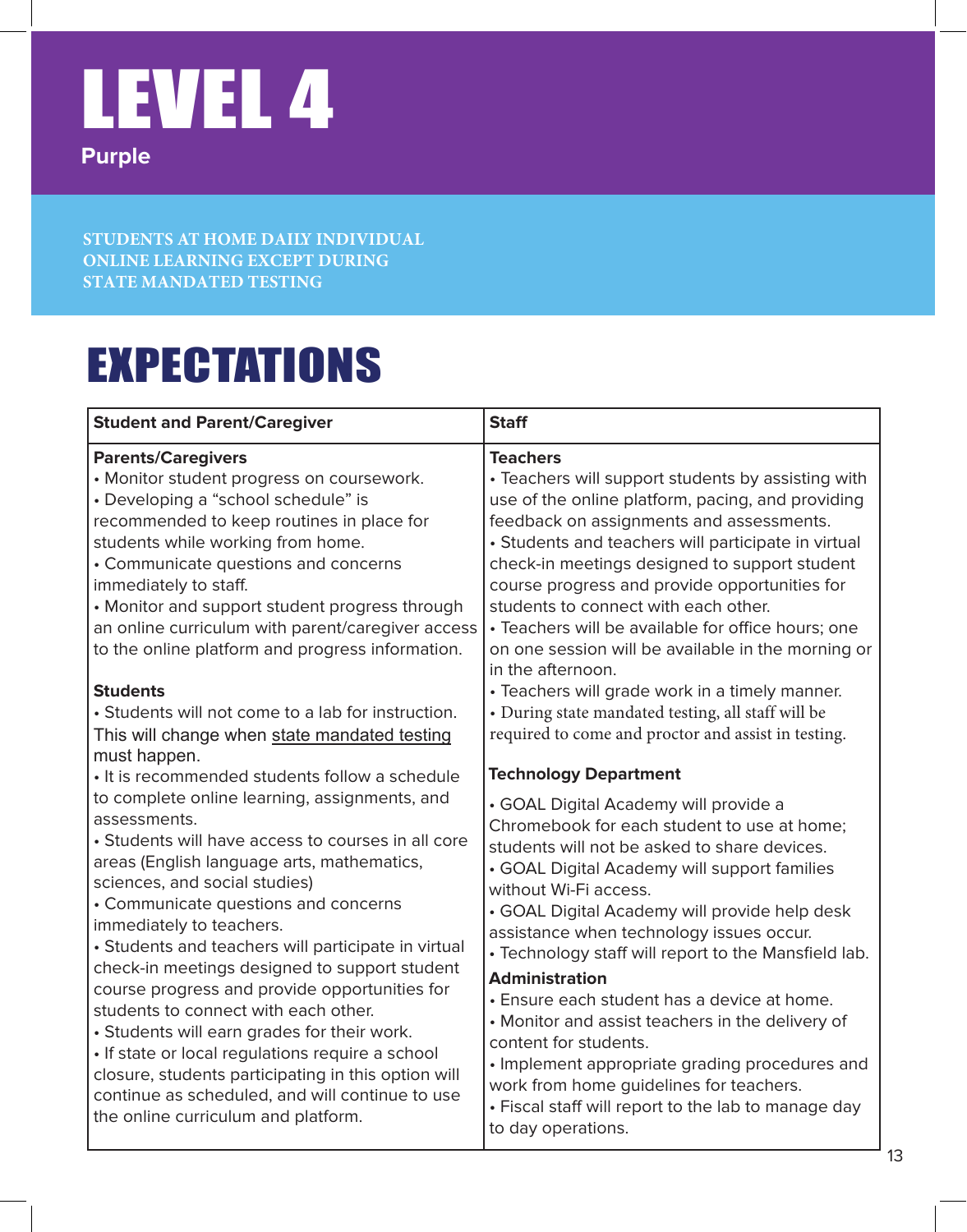## QUESTIONS Frequently Asked

1. **How do we increase air circulation in our labs?** GOAL will be opening windows, keeping hallway and classroom doors open, and use fans to move in fresh air. If no windows are available to open, we will utilize air purifiers.

2. **Are face masks a requirement at a lab?** Masks will be required in the lab and special circumstances will be approved by the Superintendent/Administration. The excuse must be documented in SAS. Will be required for grades 3-12.

3. **Will there be social distancing in the lab?** Yes, the desks, computers and tables will be moved to enforce the 3-6' social distancing space.

4. **Will students have to sign up to come into the lab?** Based on the recommendations from the State of Ohio, in Phases 1 & 2, students will be allowed to enter a lab without reserving a time. In Phase 3, lab supervisors will work with staff on deciding who will need to come or if students request to come in.

5. **How often will the labs be cleaned?** GOAL will be cleaning the labs daily. GOAL has purchased a spray on hospital disinfectant that will completely sanitize door handles, desks, hand rails, etc. Cleaning supplies will be stocked at all labs.

6. **How often will the restroom be cleaned?** It will be cleaned nightly and will be checked by staff during the day. GOAL will spray down the restroom 2x during the day.

7. **Will there be a time that students are not allowed in the lab?** Only during a Phase 4 closing.

8. **What types of PPE equipment will there be?** All labs will have multiple handwashing stations, sanitation stations, Plexiglas partitions on staff and receptionist desks, face shields, rubber gloves, thermometers and masks.